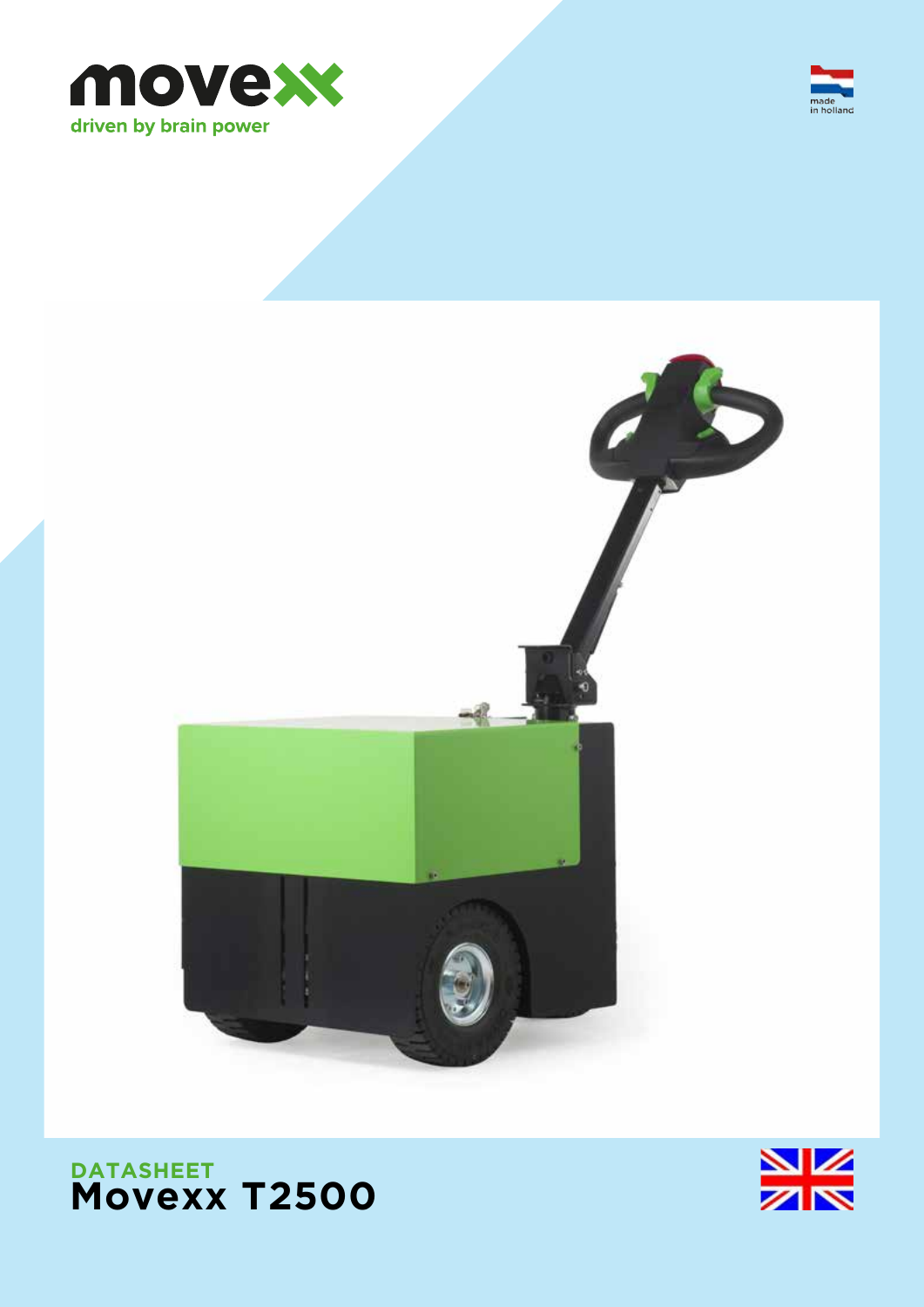# **Specifications T2500 Dimensions T2500**

| Frame                   | Steel, powder coated   |
|-------------------------|------------------------|
| Drive                   | 24V DC, 600W, 100 rpm  |
| Weight                  | 256 kg                 |
| Weight trailer          | 2500 kg                |
| Batterv                 | Built in, 24V, 75 Ah   |
| Speed                   | Max. 4.7 km/h          |
| Drive wheels            | Full rubber ø250x80 mm |
| Width                   | 511mm                  |
| Length                  | 757 <sub>mm</sub>      |
| Adze height             | 700-1278 (variable)    |
| Folded                  | N/A                    |
| Noise level             | 68,5 dB                |
| To use from             | -40 °C / 70 °C         |
| <b>Protection class</b> | Machine IP44           |
|                         |                        |



# **Pulling power T2500 (in kg)**



\*Measured with a trolley with 2 swivelwheels and 2 fixed castors. Wheel diameter: 160mm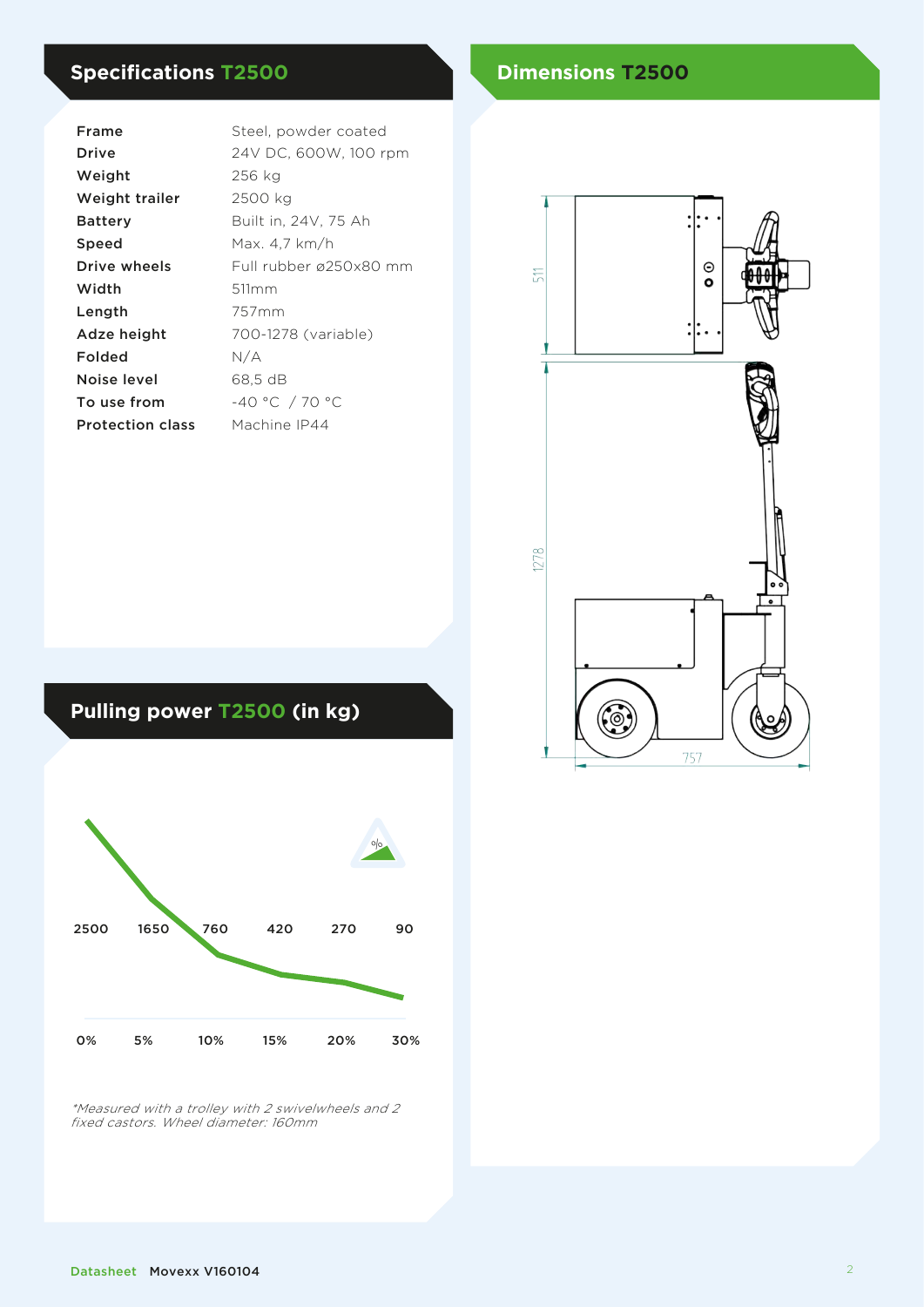### **Standard T2500 Standard parts T2500**

#### Battery 12V-75A



Item number: M2102





Item number: M2134

#### Full-rubber drive wheel, black



Item number: M0248





Item number: Standardpart 1

Safety switch



Item number: Standardpart 2

2 programmable speeds



Item number: Standardpart 3





### **Standard parts T2500**



Engine 600W 100RPM BRAKE 6911413X

Item number: M2098

LED battery indicator LBF318-24V



Item number: M0123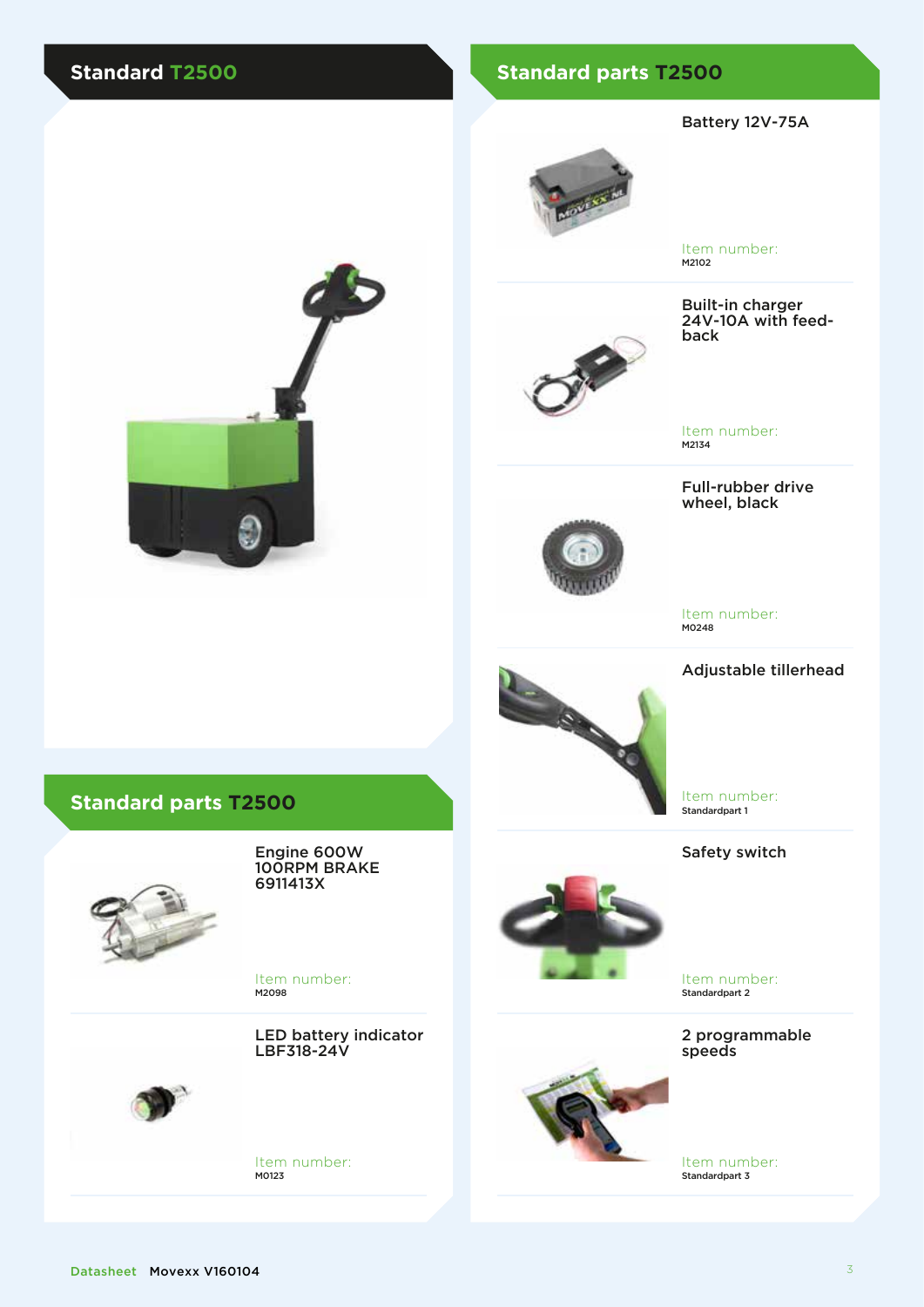SURCH driving wheel full rubber nm GREY



Article number: OPT0161



SURCHARGE wheel full rubber non-mar-<br>king

Article number: OPT0162

YELL

SURCHARGE driving wheel non-marking



Article number: OPT0163



Horn with controll on bellybutton



Article number: OPT0065

Strobelight

Bumper bottom T2500

Bump for T2500

Article number: OPT0078

#### Safety fender for steering wheel

Wheel Shield

Article number: OPT0079

Bellybutton 2-step reset

After bellybutton use off/ on switch is neccecary

Article number:<br> **OPT0168** 

Acoustic signal while driving

mover

Article number: OPT0253

Acoustic signal driving backwards



Article number: OPT0254

Article number: OPT0049

Horn 103 dB



Article number: OPT0059

Emergency stop complete

Article number: OPT0063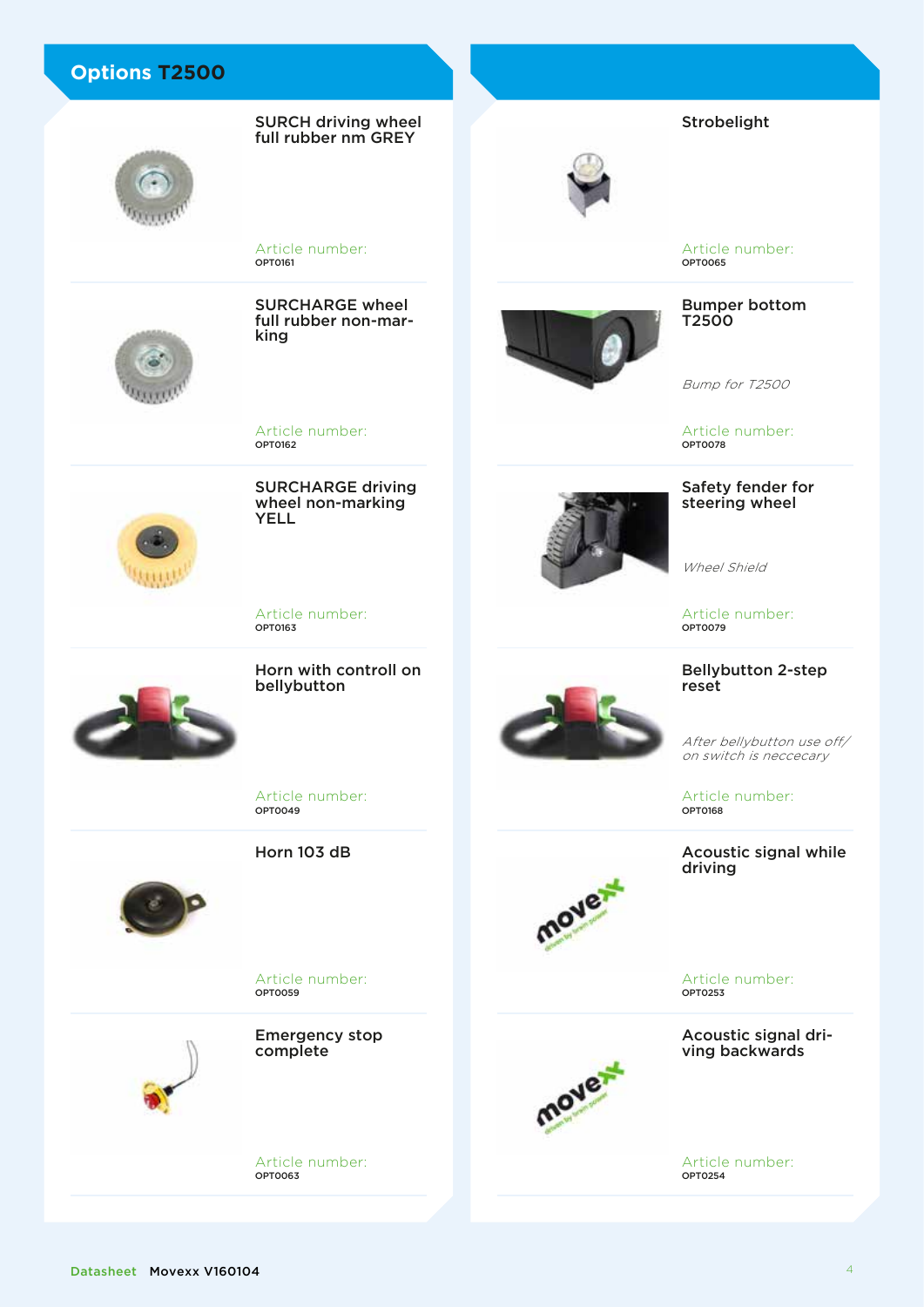

On/off switch machine

Article number: OPT0016

Remote

8-channel

Article number: OPT0024-5

Radio remote



Article number: OPT0026-5

Push Bar

6-channel



Article number: OPT0048

Document holder with clip

Article number:<br>**optooss** 

hour counter complete



Article number: OPT0056



Article number: OPT0057

Horn 90dB

Antistatic strip



Article number: OPT0058

### Code lock



Article number:<br> **OPT0068** 

Preparation electric hook

Article number: OPT0143

Ignition key unequal key



Article number: OPT0145

Ignition key equal key

Article number: OPT0146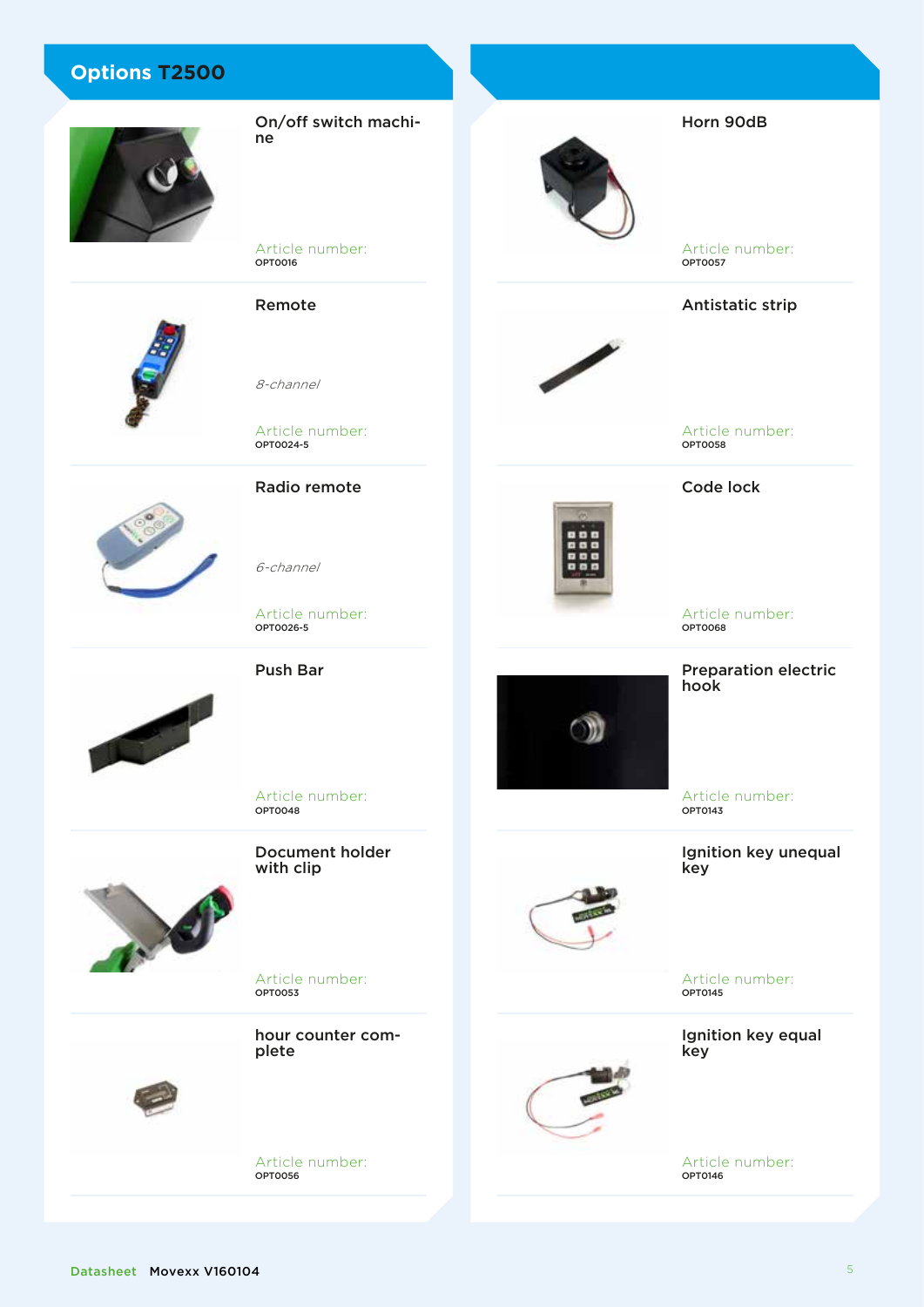





OPT0171

OPT0147

Unequal key. Only with

Ignition key under larger tiller head

#### Ignition key under larger tiller head

Equal key. Only with OPT0171

Article number: OPT0148



Drive protection

Tiller head in straight up position

Article number: OPT0153

Customized program-

Article number:

Larger Tiller-Head



With 6 switch positions

Article number: OPT0171





Article number: OPT0172

Conversion to Push machine



Article number: OPT0201

Programmer for Italsea

Article number: D0003

### Charging station incl. 1 battery pack

Incl. 1 Accupack

Article number: OPT0071

### U-Frame for waste container 1000/1100L

Article number: OPT0088

Adaptor fo 2 wheel bin's

Article number: OPT0151

Folding Hook, diameter 16



Article number: H0128-D16

ming

OPT0170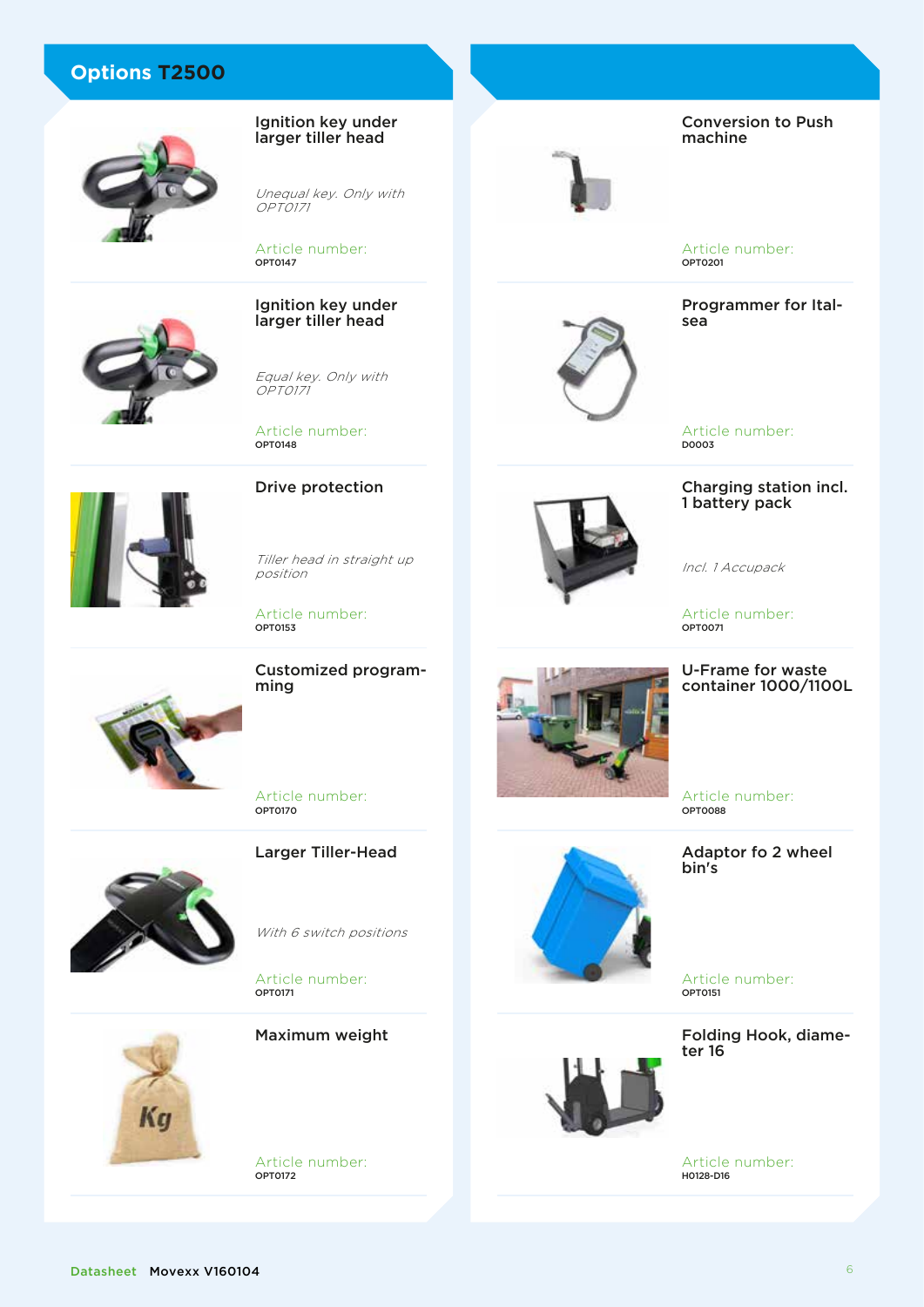

Folding Hook, diameter 20



Hook Straightener

Article number: OPT0012

Electric lifting module for Hooks



Article number: OPT0050

# Folding hook for flo-<br>wer trolleys

Article number: OPT0099

Support for exchangeable hook



Article number:

#### Front module for waste containters

Article number: OPT0134

Handle bar locking module

Voor machines met een disselkopsteun uit vierkante buis

Article number: OPT0189



Folding Hook, diameter 25

Article number:

H0128-D20

Article number: H0128-D25

Folding Hook, diame- ter 32



Article number:

H0128-D32

Folding Hook, diame-



ter 35

OPT0122



Article number: H7070

Article number:<br>**но128-р35** 

Basic hook

Basic hook High



Article number: H7080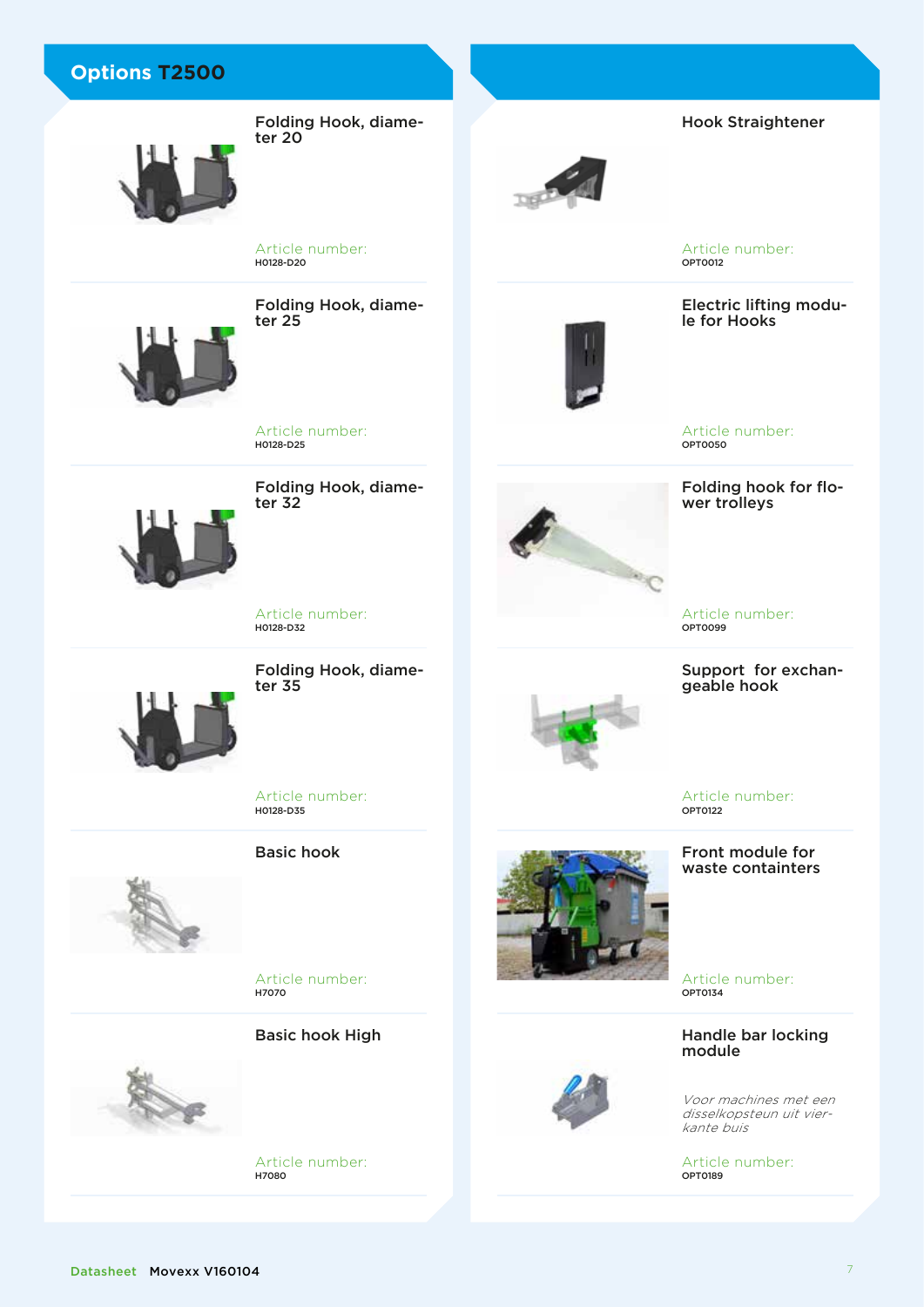

Automatic trailer coupling

Article number: OPT0200

Basemodule, spring, bolt en counterplate

Locking Module ma- nual

Article number:<br>**opto203** 

Article number:<br>**opto220** 

Jacket Movexx size M



Article number:<br>**орто197** 

Jacket Movexx size L



Article number:<br>**opto198** 



Article number: OPT0199



Movexx Parking label

Article number: OPT0245